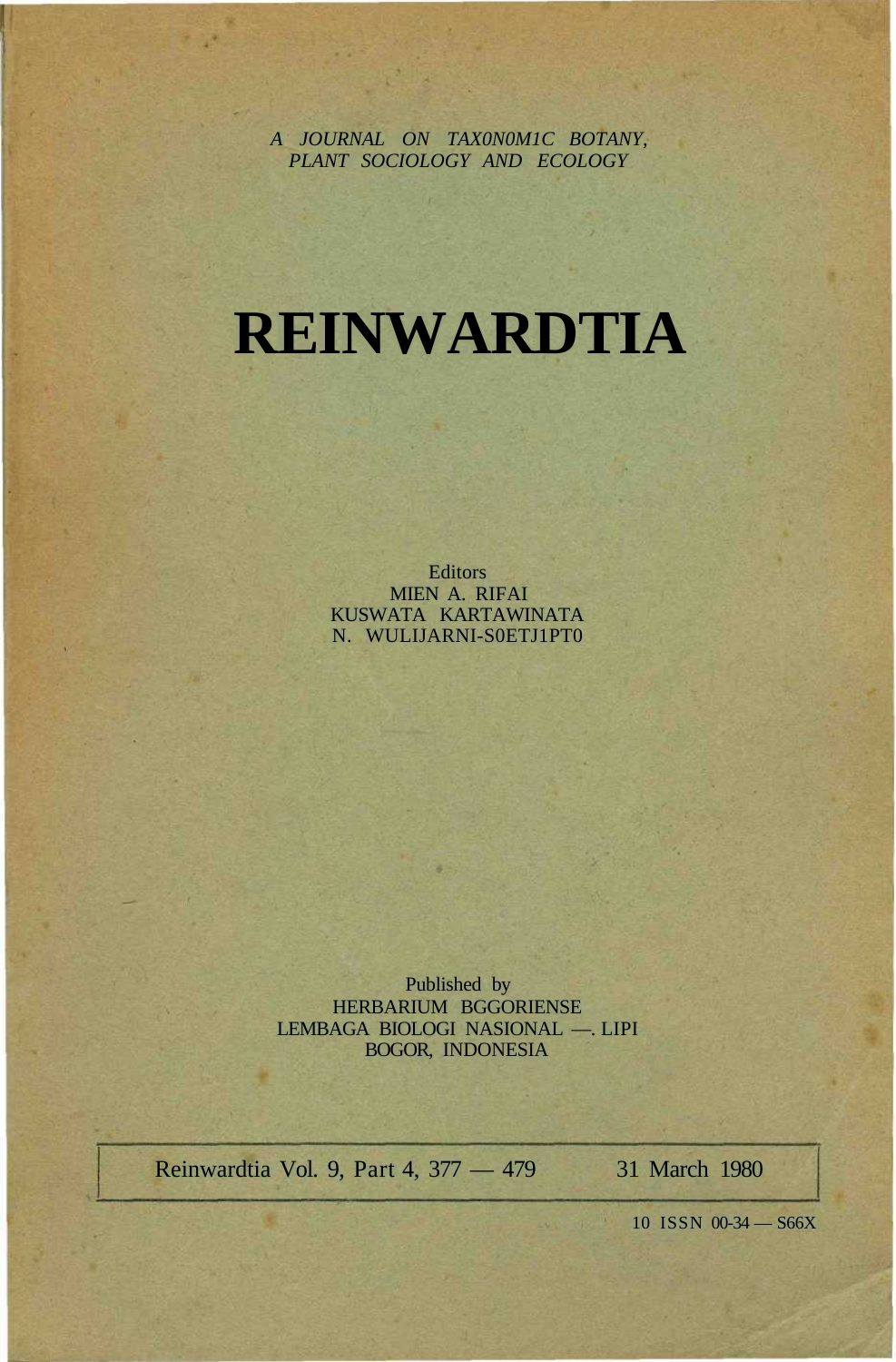#### **REINWARDTIA**

[VOL. 9

the Director, M.A.C.S. Poona-4 for laboratory facilities and to the Ministry of Education, Government of India for the award of  $S.RT$  \*one of us (A.W.S.). This paper represents contribution no. 582 Irom depart ment of Mycology and Plant Pathology.

#### REFERENCES

MULLEB, E. *&* VON AEX, J.A. (1962). Die Gattungen der didymosporen Pyrenomyceten. *In* Beitr. Kryptogamenfl. Sehweiz 11(2): 1-922.

**REINWARDTIA** Published by Herbarium Bogoriense — LBN, Bogor Vol. 9, Part 4, pp. 425 — 427 (1980)

# A NEW SPECIES OF BALANOPHORA FROM THE MALAY PENINSULA

#### GREGORI G. HAMBALI

*Herbarium Bogoriense* — *LBN, Bogor, Indonesia*

## ABSTRACT

An illustrated description of *Balanophora hansenii* Hambali, *spec, nov.* is presented. The species belongs to sect. *Dibalaniella.*

### ABSTRAK

Pertelaan bergambar jenis baru *Balanophora hansenii* Hambali disajikan. Jenis ini tergolong seksi *Dibalaniella.*

In his monograph on the genus *Balanophora* J.R. & G. Foster (Dansk Bot. Arkiv 28: 1-189. 1972) Dr. Bertel Hansen recognized 15 species. However, as a by product of a recent mistletoe-hunting trip with Drs. John and Soejatmi Dransfield in Malaya, one more species is to be included in this genus.

Balanophora hansenii Hambali, *spec. nov.* — Fig. 1. A ceteris speciebus sectionis Dibalaniellae tuberibus inflorescentias ferentibus cylindricis, inflorescentia foliis aggregatis occulata differt. HOLOTYPUS: *Hambali s.n.* (BO).

Dioecious plants, dirty to bright coral red, with a pale yellow inflorescence. Tubers branched, elongate, those bearing inflorescences distinctly cylindrical,  $4-6$  cm by  $15$  cm with apical part ca. 1 cm wide, surface fine granular, minutely puberulous, with scattered white stellate warts. Leaves 1.5—3.8 cm by 1.1—1.9 cm, appearing verticillate on a very short stem of 1 cm long, 3-merous, in 3—4 whorls, slightly cucullate, appressed to and completely concealing the inflorescence, forming a compact oval head, during anthesis rather loosely arranged; longitudinal nerves 5—8, visible only in wet translucent material, median nerves occasionally branched at the middle. Male inflorescence ca. 2 cm by 1.8 cm; flower — bearing bracts 2.5 mm by 4—5.5 mm, truncate, non flower — bearing bracts  $3-4$  mm by  $3-4$  mm, spathulate to acute. Flower 19—20, (3-), 4-, (5-) merous, zygomorphic, dimensions of basal flowers larger than those of the apical; pedicels ca. 2—7 mm; lateral

**425 425 425 426 427 1990 428 428 428 428 428 428 428 428 448 448 448 448 448 448 448 448 448 448 448 448 448 448 448 448 448 448 448 448 448 448 448**

424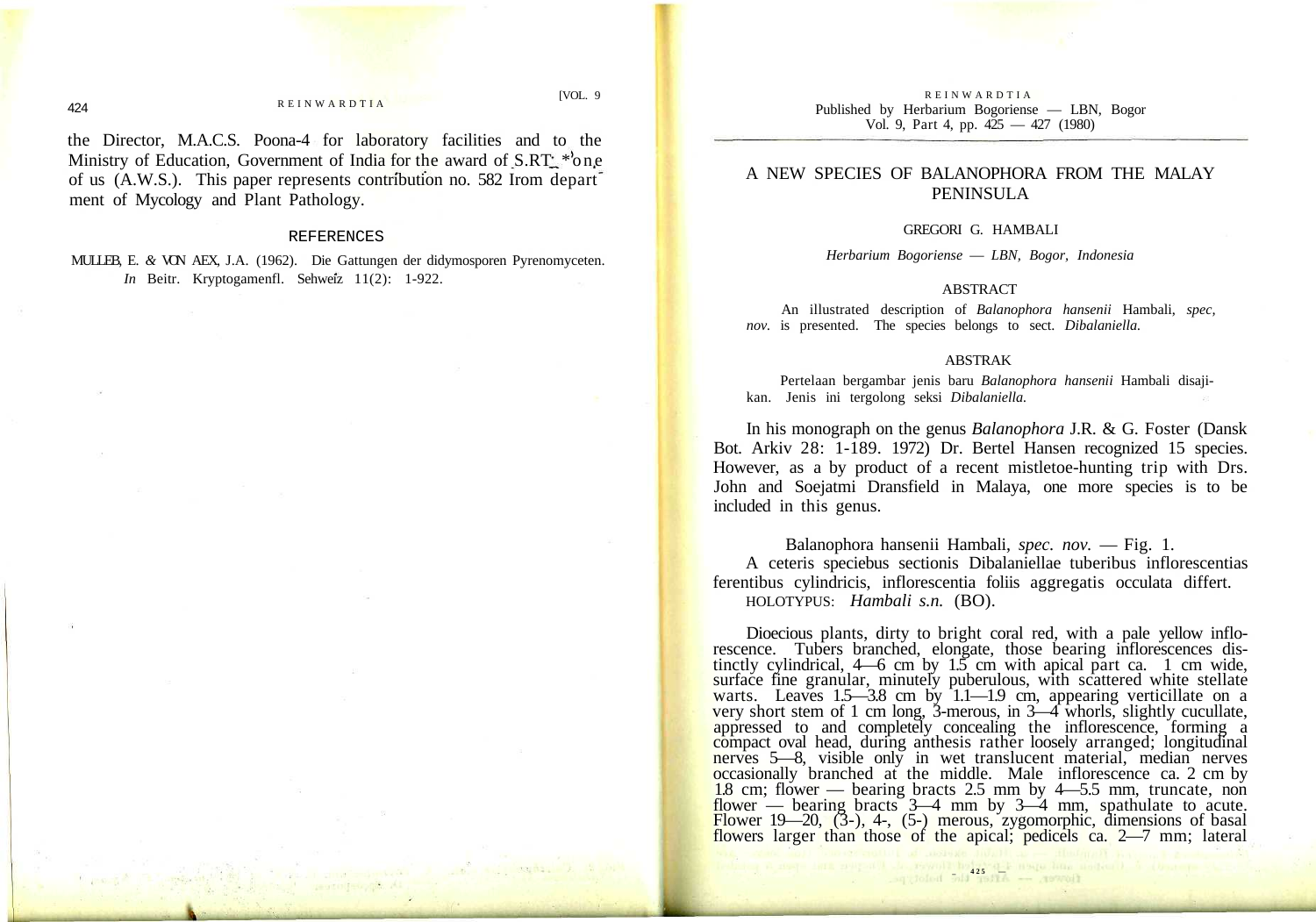

*Balanophora hansenii* Hambali. — a. Habit sketch, b. Inflorescence (the leaves are forcibly opened), c. Unopen and open 4-petaled flower, d. Unopen and open 5 petaled flower. — After the holotype.

tepals obtuse to acute, 2—4 mm by 1—3 mm, median tepals truncate, 2.5—4 mm by 2—3.5 mm; synandrium 0.5—-2.5 mm long, semicircular in cross-section with diameters 1—3.5 x 0.8—2 mm, elevated on a torus, 1—1.5 mm long; anthers stretching from base to apex of synandrium, crossing the apex in many places, synandrium in cross section consisting of ca. 20 cells; pollen grains, triporate, sphaeroidal, in polar view subtriangular to subcircular, with exine granular at the equatorial region, grains completely bald at the polar regions. No. female plants were observed.

This new species, named after Dr. Bertel Hansen in appreciation for his interesting monograph, belongs to the section *Dibalaniella* Tiegh., of which three other closely-related species, i.e. *B. elongata* Bl., *B. papuana* Schlecht. and *B. lowii* Hook.f., are already known. The compact headlike arrangement of the leaves which completely conceals the inflorescence, and the distinctly cylindrical inflorescence-bearing tubers are two features which make it easily distinguishable from the other members of this section. Despite the superficial verticillate appearance, the leaves are actually arranged in a subtle compact spiral.

This new species was featured under the name of *Balanophora papuana* in Nature Malaysiana **3(1)** : **24. 1978.**

MALAY PENINSULA. Selangor/Pahang border, Gunung Ulu Kali, dwarf forest on a ridge in the vicinity of Genting Highlands recreation resort, alt. ca. IT'OO' m, parasitic on the root of *Pentaphylax euryoides* Gardn. & Champ. (Pentaphylacaceae), 31 December 1977, *Hambali s.n.,* preserved in spirit, provided with a colour transparency (BO). One inflorescence was at anthesis at the time of collecting (about noon). The flowers emitted a faint, disagreeable smell, reminiscent of that of *Laurentia longiflora* (L.) Peterm.

I should like to express my warm gratitude to Drs. John and Soejatmi Dransfield, who enabled me to make the most of my stay in Malaya. My gratitude is also extended to my parents who helped finance the trip, to the Kadarsan family for their hospitality, and Sdr. M. Anwar for **the** drawing. I thank Dr. J. Dransfield further for preparing the latin diagnosis.